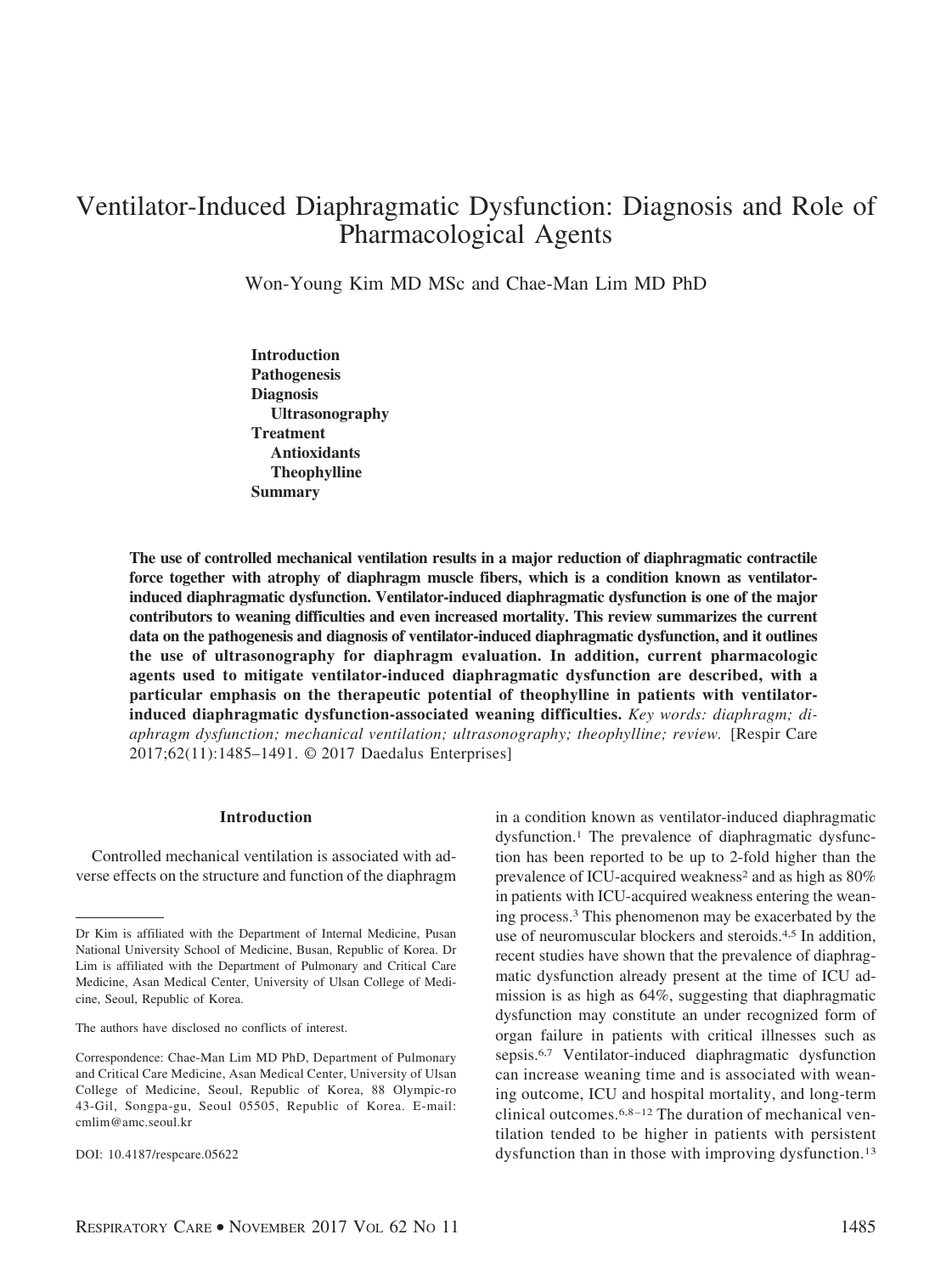Moreover, maximal inspiratory pressure before extubation below 30 cm  $H_2O$  was found to be independently associated with increased risk of mortality at 1 year.12 This review outlines the current data on the pathogenesis and diagnosis of ventilator-induced diaphragmatic dysfunction, followed by a discussion on pharmacologic agents, in particular theophylline, that are currently used to mitigate ventilator-induced diaphragmatic dysfunction.

#### **Pathogenesis**

Controlled mechanical ventilation, even for a few hours, has been found to reduce diaphragmatic contractile force both in vitro and in vivo.14,15 Prolonged controlled mechanical ventilation in patients was found to trigger significant reductions in the generation of both active and passive diaphragm myofibrillar force by reducing myofibrillar protein levels.16 In addition to decreased diaphragmatic force, muscle fiber atrophy, resulting from reduction in protein synthesis and increased proteolysis by ubiquitin proteasomes, caspases, and calpains, has been reported in the diaphragms of animals with ventilator-induced diaphragmatic dysfunction.17–19 A landmark study reported marked atrophy of both slow- and fast-twitch fibers in the diaphragms of brain-dead organ donors who had undergone prolonged mechanical ventilation prior to organ harvest.20 These changes have been linked to an increased level of oxidative stress in the diaphragm.21 In addition, prolonged mechanical ventilation was found to trigger diaphragm autophagy via oxidative stress and the induction of Forkhead box O-1, thereby contributing to diaphragm muscle fiber atrophy.22 Lastly, other comorbidities and metabolic stresses, such as COPD, hyperglycemia, and sepsis, could negatively affect patients with ventilator-induced diaphragmatic dysfunction as well.6,7,23

#### **Diagnosis**

Accurate evaluation of diaphragmatic function in critically ill patients undergoing mechanical ventilation remains a difficult task. Although measuring maximal inspiratory pressure is relatively easy, this parameter is effort-dependent in that it represents the combined action of all inspiratory muscles, and it may be affected by underlying lung diseases.24,25Transdiaphragmatic pressure can be measured by simultaneously recording esophageal and gastric pressures, but the interpretation of results depends on the level of patient cooperation. Phrenic nerve conduction is the accepted standard method of quantifying mechanical function of the diaphragm. However, phrenic stimulation techniques are heavily dependent on patient effort, require expertise and specialized equipment, and are time consum-



Fig. 1. B-mode was used to find the best approach and to select the exploration line of hemidiaphragm. During inspiration, diaphragmatic contraction was recorded by M-mode tracing, and the amplitude of excursion was measured on the vertical axis of the tracing from the baseline to the point of maximum height of inspiration on the graph.

ing, making them less than ideal for ICU patients.26 Diaphragmatic movement can be adequately assessed by fluoroscopy and magnetic resonance imaging27,28; however, ionizing radiation, patient transportation, and high cost are limiting factors.

#### **Ultrasonography**

Ultrasonography is increasingly used in the ICU for diagnostic and therapeutic purposes.29 Ultrasonography does not involve patient transportation or exposure to ionizing radiation. Short examination time and high reproducibility of ultrasonography results are clear advantages in acute care settings. Diaphragmatic ultrasonography at bedside has been shown to be safe and easy to perform, while allowing both morphologic assessment (eg, detection of atrophy) and functional evaluation of the muscle with high inter-observer agreement.<sup>30,31</sup>

Two ultrasonography parameters are mainly used to assess diaphragmatic function: diaphragmatic excursion<sup>32</sup> and thickening fraction of the diaphragmatic muscle33 during inspiration. Diaphragmatic excursion can be easily measured with a 3–5-MHz probe in either B- or M-mode (Fig. 1). Mean inspiratory diaphragmatic excursion in healthy subjects during quiet spontaneous breathing was found to be  $1.34 \pm 0.18$  cm,<sup>30</sup> with diaphragmatic excursion  $>2.5$  cm in cardiac surgery patients being proposed as a cutoff for excluding severe diaphragmatic dysfunction.32 However, diaphragmatic excursion depends on the amount of ventilator support and PEEP; accordingly, a recent study indicated that diaphragmatic excursion should not be used to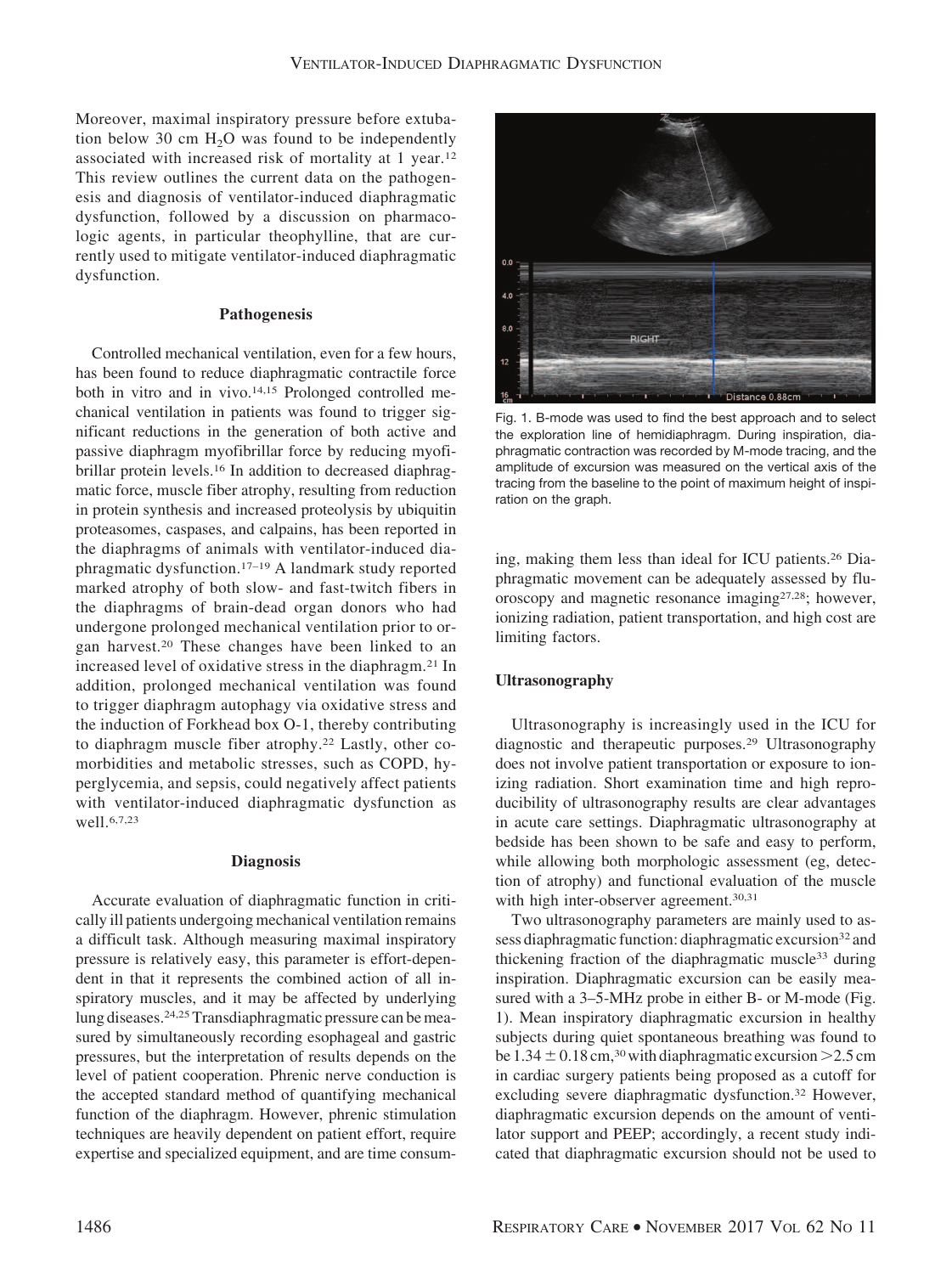

Fig. 2. B-mode view of diaphragm in the zone of apposition during expiration (A) and inspiration (B). The diaphragm is identified as a 3-layer structure (non-echogenic central layer bordered by two echogenic layers, the diaphragmatic pleurae and the peritoneum). Thickening fraction is defined as ([thickness at  $B -$  thickness at A]/thickness at A).

assess diaphragmatic contractility in patients receiving mechanical ventilation.34

The second parameter, thickening fraction of the diaphragmatic muscle, measures muscle thickening in the zone of apposition of the diaphragm to the rib cage with a probe  $\geq$  10 MHz in B- or M-mode (Fig. 2). Thickening fraction is defined as  $[$ (thickness at end-inspiration  $-$  thickness at end-expiration)/thickness at end-expiration].<sup>10,11</sup> The mean normal thickness of the diaphragm at the zone of apposition in healthy, spontaneously breathing subjects while relaxing is  $1.7 \pm 0.2$  mm, increasing to  $4.5 \pm 0.9$  mm when breath is held at total lung capacity.<sup>35</sup> Diaphragm thickness may be regarded as a direct index of diaphragmatic contractility and may detect the presence of atrophy, although diaphragm thickness may also be influenced by lung volume.33,36 Both diaphragmatic excursion and thickening fraction have been shown to be correlated with functional measurements of diaphragmatic function in spontaneously breathing patients,32 and studies describing the use of ultrasonography evaluation of the diaphragm in the process of weaning suggest that either method can be a reliable predictor of weaning and extubation outcomes.8 –11 For example, decreased diaphragmatic excursion  $(<10$  mm) was found to be a predictor of weaning failure among subjects in medical ICUs,<sup>9</sup> and a threshold of thickening fraction  $>30-36\%$  was associated with extubation success.10,11

## **Treatment**

Several in vivo and clinical studies have demonstrated that maintaining spontaneous respiratory efforts during mechanical ventilation can alleviate ventilator-induced diaphragmatic dysfunction.37,38 The diaphragmatic atrophy rate in 40 intubated, critically ill adult subjects was recently evaluated by daily ultrasonography measurements of diaphragm thickness from the first day of mechanical ventilation until transfer to the general ward. Zambon et al38 found that the daily reductions in thickness were 7.5% during controlled mechanical ventilation, 5.3% during high pressure support ventilation, and 1.5% during low pressure support ventilation. Interestingly, diaphragm thickness increased 2.3% under conditions of spontaneous breathing and CPAP. In another large cohort study, diaphragm thickness during mechanical ventilation over the first week of ventilation was assessed.39 In this study, diaphragm thickness decreased rapidly during the first several days of mechanical ventilation in  $> 40\%$  of subjects, and this decreased was predicted by lower levels of inspiratory effort and higher levels of ventilatory support.

Mechanical ventilation has also been associated with increased oxidative stress in the diaphragm, even during pressure support ventilation or intermittent spontaneous breathing.40 Moreover, the effects of mechanical ventilation on diaphragmatic function may be exacerbated by medications such as steroids and neuromuscular blockers that are commonly used in treating these patients.4,5 These findings show that diaphragm weakening is inevitable to some extent and that there is a need for alternative therapeutic strategies for ventilator-induced diaphragmatic dysfunction, which might include antioxidants and inotropic agents (eg, theophylline, digoxin, and levosimendan) or phrenic nerve pacing. As for the latter, a recent study in animal models described a novel technology in which a single central-line catheter containing an array of integrated electrodes is used to perform bilateral phrenic nerve pacing in synchrony with the ventilator.<sup>41</sup> The authors of this study reported that intermittent phrenic stimulation prevented the decline in diaphragm thickness and also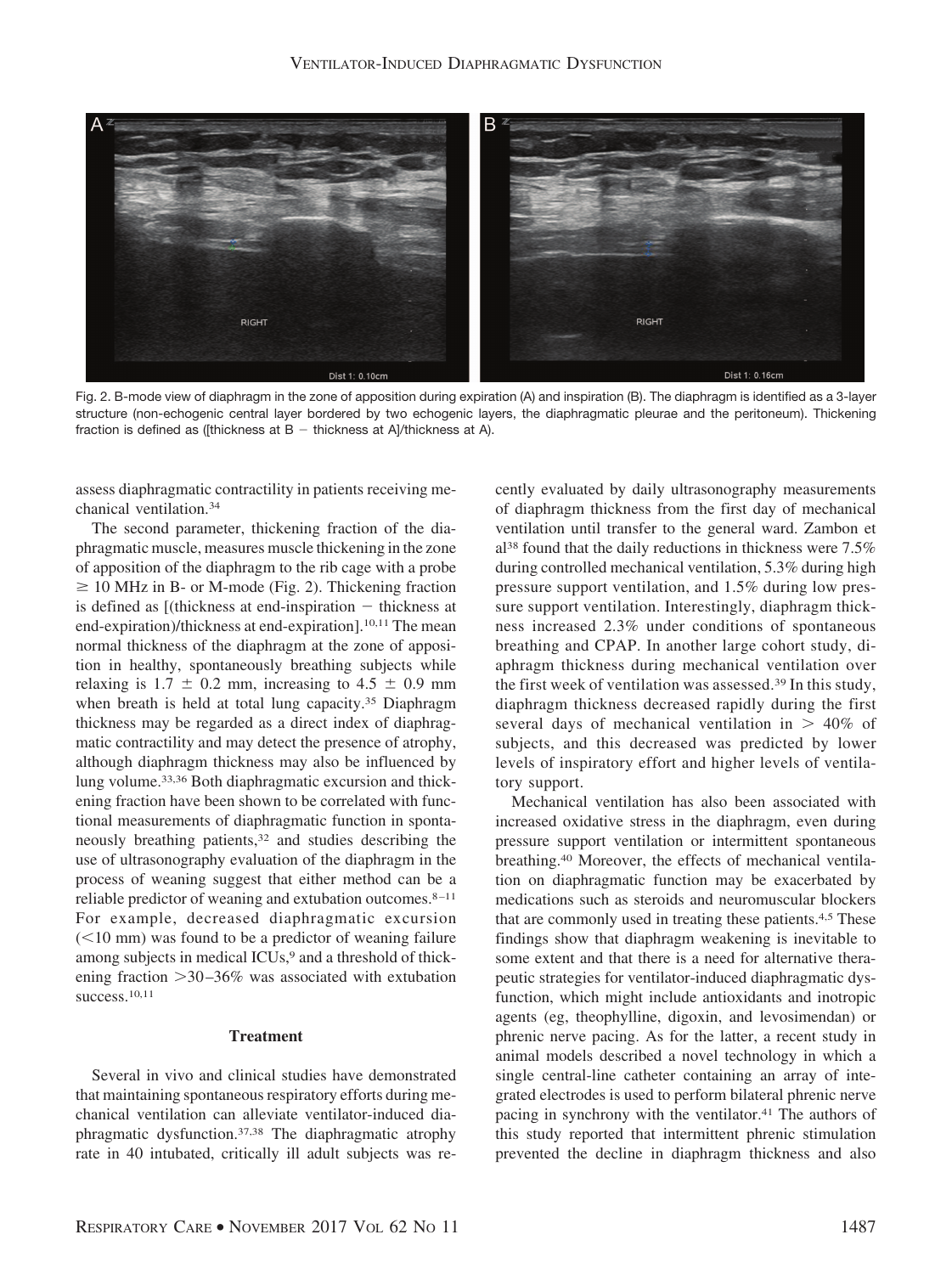tended to mitigate reductions in diaphragm muscle fiber. In this review, we focus on the use of antioxidants and theophylline for the prevention or treatment of ventilatorinduced diaphragmatic dysfunction.

## **Antioxidants**

Prevention of mechanical ventilation-induced oxidative stress with the use of antioxidants can avoid diaphragmatic atrophy and contractile dysfunction that occur during prolonged mechanical ventilation. Aside from countering oxidative stress, antioxidants may also modulate the expression of proteolysis-related genes: eg, administration of high doses of vitamin E to animals reduced the expression of several proteases such as caspase-3 and calpain.<sup>42</sup> Trolox, an analog of vitamin E with antioxidant activity, was found to protect the diaphragm against ventilator-induced diaphragmatic atrophy.43,44 Mitochondria may be an important source of reactive oxygen species in the diaphragm during prolonged mechanical ventilation, with emission of mitochondrial reactive oxygen species playing a predominant role in mechanical ventilation-induced proteolysis, atrophy, and contractile dysfunction.45 Treatment of animals with SS-31, a mitochondria-targeting antioxidant, protected rat diaphragms against muscle atrophy that occurs during prolonged mechanical ventilation by countering oxidative stress and preventing protease activation.<sup>46</sup> To date, however, no clinical studies have assessed the efficacy of antioxidants in patients with ventilator-induced diaphragmatic dysfunction.

#### **Theophylline**

Theophylline is widely prescribed as an add-on therapy for patients with poorly controlled asthma or COPD. Several molecular mechanisms of its action have been proposed: first, theophylline relaxes airway smooth muscles by inhibiting phosphodiesterase-3 activity, leading to bronchodilation.47 Second, therapeutic concentration of theophylline antagonizes adenosine  $A_1$  and  $A_2$  receptors, which also results in bronchodilation.<sup>48</sup> Third, theophylline acts as an anti-inflammatory agent, increasing the effect of interleukin-1049 and preventing the translocation of the pro-inflammatory transcription factor nuclear factor- $\kappa$ B.<sup>50</sup> Theophylline also enhances histone deacetylase-2 activity, which is reduced by oxidative stress, and the increased histone deacetylase-2 activity reduces formation of peroxynitrite radicals.51,52 In addition to its bronchodilator and anti-inflammatory effects, theophylline stimulates the respiratory neuronal network53,54 and increases the activity of respiratory muscles, including the intercostal and transversus abdominis muscles, as well as the diaphragm.55–57

Taken together, these results suggest that theophylline may be therapeutic in patients with ventilator-induced diaphragmatic dysfunction-associated weaning difficulties. Theophylline was found to dose-dependently increase peak twitch tension in an in vitro model of isolated diaphragmatic fibers.58 A study using phrenic nerve conduction showed that theophylline infusion rapidly reversed the reduction of transdiaphragmatic pressure resulting from resistive loaded breathing in normal human subjects.59 Moreover, in subjects with severe COPD, theophylline significantly increased the maximal transdiaphragmatic pressure and suppressed diaphragmatic fatigue when compared with placebo.<sup>60</sup> This phenomenon may be explained by previous findings showing that, under both fresh and fatigued conditions, theophylline is associated with greater improvements in diaphragmatic contractility at short than at long fiber lengths induced by acute hyperinflation.61 Conversely, a placebo-controlled, double-blind, crossover study investigating the effects of theophylline on recovery of respiratory motor function in subjects after spinal cord injury failed to detect improvements; the null results of this study was attributed to the high dropout rate of subjects due to adverse drug-induced systemic effects.54

Numerous studies have demonstrated favorable effects of theophylline on human respiratory muscle function, and the drug is commonly used in patients weaning from mechanical ventilation; however, with the exception of some case reports in patients with tetraplegia, few studies have systematically reported clinical experience with theophylline in adult patients weaning from mechanical ventilation.62,63 Recently, we demonstrated that low-dose (median, 200 mg/d) theophylline treatment significantly improved the diaphragmatic movements in subjects who required mechanical ventilation for at least 72 h, met the criteria for a spontaneous breathing trial, and had ultrasonography evidence of ventilator-induced diaphragmatic dysfunction.64 The effects of theophylline were much more prominent in diaphragms with ventilator-induced diaphragmatic dysfunction, consistent with previous studies reporting that the inotropic effect of theophylline was more prominent in fatigued diaphragms.59,60 In our study, theophylline was well tolerated by the study subjects, with no significant adverse drug reactions that prompted discontinuation. This may be due to a relatively low serum concentration (mean  $= 4.6$  mg/L on day 3) of theophylline compared with studies that used higher doses of theophylline (mean serum concentration  $\geq 10$  mg/L). Even low concentrations of theophylline  $(< 5 \text{ mg/L})$  have been reported to restore histone deacetylase-2 activity.<sup>51,52</sup> The finding that lowdose theophylline significantly improved diaphragmatic movements is encouraging, considering that the drug is often withheld due to concerns about its adverse effects.54 However, we cannot conclude at this point that theophyl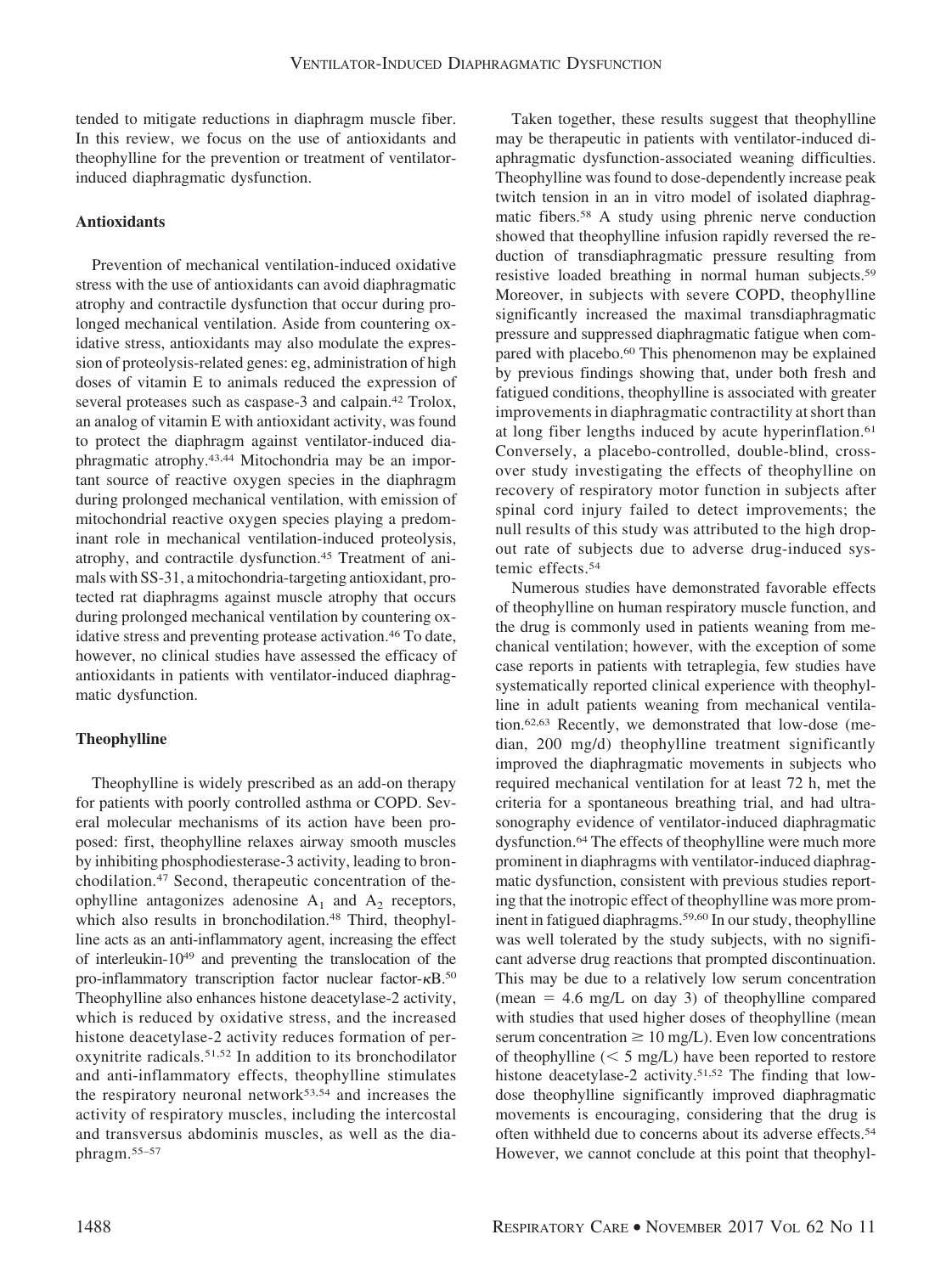line is useful for prevention or treating of patients with ventilator-induced diaphragmatic dysfunction. Our study had a small sample size and did not provide supporting molecular mechanisms. In addition, the multiple confounding factors (eg, comorbidity, severity of illness, cause of ICU admission, drugs) generally present in ICU patients may contribute to diaphragmatic dysfunction. Indeed, despite the similar baseline characteristics of the ventilatorinduced diaphragmatic dysfunction subjects in the theophylline and non-theophylline groups, most subjects were admitted to the ICU due to severe sepsis or septic shock (91% vs 84%, respectively,  $P = .65$ ), and many of them were treated with sedatives, neuromuscular blockers, and/or steroids.

#### **Summary**

Ventilator-induced diaphragmatic dysfunction is believed to be one of the major contributors to the weaning difficulties in ICU patients, and it significantly influences the duration of mechanical ventilation, weaning failure, and mortality. The increasing availability of ultrasonography has provided a simple and effective means of evaluating diaphragm function that may help in the design of adequate treatment. Mounting evidence shows that theophylline increases diaphragmatic contractility in a subset of patients with fatigued diaphragm and hyperinflated lungs; therefore, large prospective clinical trials using theophylline would help physicians choose the appropriate course of therapy for patients with ventilator-induced diaphragmatic dysfunction-associated weaning difficulties.

#### **REFERENCES**

- 1. Vassilakopoulos T, Petrof BJ. Ventilator-induced diaphragmatic dysfunction. Am J Respir Crit Care Med 2004;169(3):336-341.
- 2. Dres M, Dubé BP, Mayaux J, Delemazure J, Reuter D, Brochard L, et al. Coexistance and impact of limb muscle and diaphragm weakness at time of liberation from mechanical ventilation in medical intensive care unit patients. Am J Respir Crit Care Med 2017;195(1): 57-66.
- 3. Jung B, Moury PH, Mahul M, de Jong A, Galia F, Prades A, et al. Diaphragmatic dysfunction in patients with ICU-acquired weakness and its impact on extubation failure. Intensive Care Med 2016;42(5): 853-861.
- 4. Testelmans D, Maes K, Wouters P, Gosselin N, Deruisseau K, Powers S, et al. Rocuronium exacerbates mechanical ventilation-induced diaphragm dysfunction in rats. Crit Care Med 2006;34(12):3018- 3023.
- 5. Lieu FK, Powers SK, Herb RA, Criswell D, Martin D, Wood C, et al. Exercise and glucocorticoid-induced diaphragmatic myopathy. J Appl Physiol (1985) 1993;75(2):763-771.
- 6. Demoule A, Jung B, Prodanovic H, Molinari N, Chanques G, Coirault C, et al. Diaphragm dysfunction on admission to the intensive care unit. Prevalence, risk factors, and prognostic impact: a prospective study. Am J Respir Crit Care Med 2013; 188(2):213-219.
- 7. Supinski GS, Callahan LA. Diaphragm weakness in mechanically ventilated critically ill patients. Crit Care 2013;17(3):R120.
- 8. Jiang JR, Tsai TH, Jerng JS, Yu CJ, Wu HD, Yang PC. Ultrasonographic evaluation of liver/spleen movements and extubation outcome. Chest 2004;126(1):179-185.
- 9. Kim WY, Suh HJ, Hong SB, Koh Y, Lim CM. Diaphragm dysfunction assessed by ultrasonography: influence on weaning from mechanical ventilation. Crit Care Med 2011;39(12):2627-2630.
- 10. DiNino E, Gartman EJ, Sethi JM, McCool FD. Diaphragm ultrasound as a predictor of successful extubation from mechanical ventilation. Thorax 2014;69(5):423-427.
- 11. Ferrari G, De Filippi G, Elia F, Panero F, Volpicelli G, Apra F. Diaphragm ultrasound as a new index of discontinuation from mechanical ventilation. Crit Ultrasound J 2014;6(1):8.
- 12. Medrinal C, Prieur G, Frenoy E, Robledo Quesada A, Poncet A, Bonnevie T, et al. Respiratory weakness after mechanical ventilation is associated with one-year mortality: a prospective study. Crit Care 2016;20(1):231.
- 13. Demoule A, Molinari N, Jung B, Prodanovic H, Chanques G, Matecki S, et al. Patterns of diaphragm function in critically ill patients receiving prolonged mechanical ventilation: a prospective longitudinal study. Ann Intensive Care 2016;6(1):75.
- 14. Sassoon CS, Caiozzo VJ, Manka A, Sieck GC. Altered diaphragm contractile properties with controlled mechanical ventilation. J Appl Physiol (1985) 2002;92(6):2585-2595.
- 15. Capdevila X, Lopez S, Bernard N, Rabischong E, Ramonatxo M, Martinazzo G, et al. Effects of controlled mechanical ventilation on respiratory muscle contractile properties in rabbits. Intensive Care Med 2003;29(1):103-110.
- 16. Hussain SN, Cornachione AS, Guichon C, Al Khunaizi A, Leite Fde S, Petrof BJ, et al. Prolonged controlled mechanical ventilation in humans triggers myofibrillar contractile dysfunction and myofilament protein loss in the diaphragm. Thorax 2016;71(5): 436-445.
- 17. Shanely RA, Zergeroglu MA, Lennon SL, Sugiura T, Yimlamai T, Enns D, et al. Mechanical ventilation-induced diaphragmatic atrophy is associated with oxidative injury and increased proteolytic activity. Am J Respir Crit Care Med 2002;166(10):1369-1374.
- 18. DeRuisseau KC, Kavazis AN, Deering MA, Falk DJ, Van Gammeren D, Yimlamai T, et al. Mechanical ventilation induces alterations of the ubiquitin-proteasome pathway in the diaphragm. J Appl Physiol (1985) 2005;98(4):1314-1321.
- 19. McClung JM, Kavazis AN, DeRuisseau KC, Falk DJ, Deering MA, Lee Y, et al. Caspase-3 regulation of diaphragm myonuclear domain during mechanical ventilation-induced atrophy. Am J Respir Crit Care Med 2007;175(2):150-159.
- 20. Levine S, Nguyen T, Taylor N, Friscia ME, Budak MT, Rothenberg P, et al. Rapid disuse atrophy of diaphragm fibers in mechanically ventilated humans. N Engl J Med 2008;358(13):1327-1335.
- 21. Zergeroglu MA, McKenzie MJ, Shanely RA, Van Gammeren D, DeRuisseau KC, Powers SK. Mechanical ventilation-induced oxidative stress in the diaphragm. J Appl Physiol (1985) 2003;95(3):1116- 1124.
- 22. Hussain SN, Mofarrahi M, Sigala I, Kim HC, Vassilakopoulos T, Maltais F, et al. Mechanical ventilation-induced diaphragm disuse in humans triggers autophagy. Am J Respir Crit Care Med 2010;182(11): 1377-1386.
- 23. Ottenheijm CA, Heunks LM, Dekhuijzen PN. Diaphragm muscle fiber dysfunction in chronic obstructive pulmonary disease: toward a pathophysiological concept. Am J Respir Crit Care Med 2007; 175(12):1233-1240.
- 24. Aldrich TK, Spiro P. Maximal inspiratory pressure: does reproducibility indicate full effort? Thorax 1995;50(1):40-43.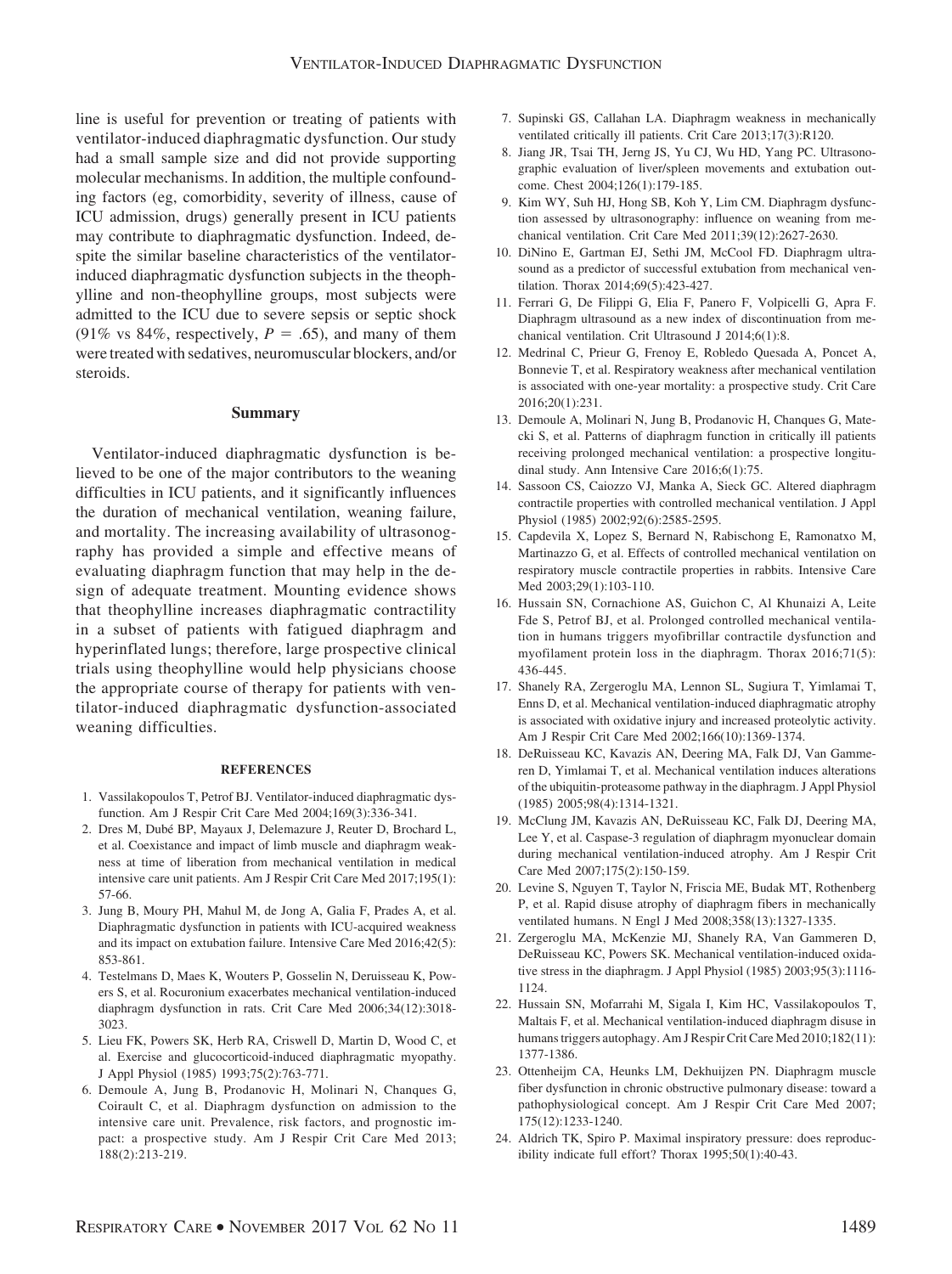- 25. Lisboa C, Pare PD, Pertuze J, Contreras G, Moreno R, Guillemi S, et al. Inspiratory muscle function in unilateral diaphragmatic paralysis. Am Rev Respir Dis 1986;134(3):488-492.
- 26. American Thoracic Society/European Respiratory S. ATS/ERS Statement on respiratory muscle testing. Am J Respir Crit Care Med 2002;166(4):518-624.
- 27. Chavhan GB, Babyn PS, Cohen RA, Langer JC. Multimodality imaging of the pediatric diaphragm: anatomy and pathologic conditions. Radiographics 2010;30(7):1797-1817.
- 28. Kiryu S, Loring SH, Mori Y, Rofsky NM, Hatabu H, Takahashi M. Quantitative analysis of the velocity and synchronicity of diaphragmatic motion: dynamic MRI in different postures. Magn Reson Imaging 2006;24(10):1325-1332.
- 29. Bouhemad B, Zhang M, Lu Q, Rouby JJ. Clinical review: Bedside lung ultrasound in critical care practice. Crit Care 2007;11(1): 205.
- 30. Boussuges A, Gole Y, Blanc P. Diaphragmatic motion studied by m-mode ultrasonography: methods, reproducibility, and normal values. Chest 2009;135(2):391-400.
- 31. Goligher EC, Laghi F, Detsky ME, Farias P, Murray A, Brace D, et al. Measuring diaphragm thickness with ultrasound in mechanically ventilated patients: feasibility, reproducibility and validity. Intensive Care Med 2015;41(4):642-649.
- 32. Lerolle N, Guerot E, Dimassi S, Zegdi R, Faisy C, Fagon JY, et al. Ultrasonographic diagnostic criterion for severe diaphragmatic dysfunction after cardiac surgery. Chest 2009;135(2):401-407.
- 33. Summerhill EM, El-Sameed YA, Glidden TJ, McCool FD. Monitoring recovery from diaphragm paralysis with ultrasound. Chest 2008;133(3):737-743.
- 34. Umbrello M, Formenti P, Longhi D, Galimberti A, Piva I, Pezzi A, et al. Diaphragm ultrasound as indicator of respiratory effort in critically ill patients undergoing assisted mechanical ventilation: a pilot clinical study. Crit Care 2015;19:161.
- 35. Ueki J, De Bruin PF, Pride NB. In vivo assessment of diaphragm contraction by ultrasound in normal subjects. Thorax 1995;50(11): 1157-1161.
- 36. Cohn D, Benditt JO, Eveloff S, McCool FD. Diaphragm thickening during inspiration. J Appl Physiol (1985) 1997;83(1):291-296.
- 37. Gayan-Ramirez G, Testelmans D, Maes K, Racz GZ, Cadot P, Zador E, et al. Intermittent spontaneous breathing protects the rat diaphragm from mechanical ventilation effects. Crit Care Med 2005;33(12): 2804-2809.
- 38. Zambon M, Beccaria P, Matsuno J, Gemma M, Frati E, Colombo S, et al. Mechanical ventilation and diaphragmatic atrophy in critically ill patients: an ultrasound study. Crit Care Med 2016;44(7):1347- 1352.
- 39. Goligher EC, Fan E, Herridge MS, Murray A, Vorona S, Brace D, et al. Evolution of diaphragm thickness during mechanical ventilation: impact of inspiratory effort. Am J Respir Crit Care Med 2015;192(9): 1080-1088.
- 40. Futier E, Constantin JM, Combaret L, Mosoni L, Roszyk L, Sapin V, et al. Pressure support ventilation attenuates ventilator-induced protein modifications in the diaphragm. Crit Care 2008;12(5): R116.
- 41. Reynolds SC, Meyyappan R, Thakkar V, Tran BD, Nolette MA, Sadarangani G, et al. Mitigation of ventilator-induced diaphragm atrophy by transvenous phrenic nerve stimulation. Am J Respir Crit Care Med 2017;195(3):339-348.
- 42. Servais S, Letexier D, Favier R, Duchamp C, Desplanches D. Prevention of unloading-induced atrophy by vitamin E supplementation: links between oxidative stress and soleus muscle proteolysis? Free Radic Biol Med 2007;42(5):627-635.
- 43. Betters JL, Criswell DS, Shanely RA, Van Gammeren D, Falk D, Deruisseau KC, et al. Trolox attenuates mechanical ventilation-in-

duced diaphragmatic dysfunction and proteolysis. Am J Respir Crit Care Med 2004;170(11):1179-1184.

- 44. McClung JM, Kavazis AN, Whidden MA, DeRuisseau KC, Falk DJ, Criswell DS, et al. Antioxidant administration attenuates mechanical ventilation-induced rat diaphragm muscle atrophy independent of protein kinase B (PKB Akt) signalling. J Physiol 2007;585(Pt 1): 203-215.
- 45. Kavazis AN, Talbert EE, Smuder AJ, Hudson MB, Nelson WB, Powers SK. Mechanical ventilation induces diaphragmatic mitochondrial dysfunction and increased oxidant production. Free Radic Biol Med 2009;46(6):842-850.
- 46. Powers SK, Hudson MB, Nelson WB, Talbert EE, Min K, Szeto HH, et al. Mitochondria-targeted antioxidants protect against mechanical ventilation-induced diaphragm weakness. Crit Care Med 2011;39(7): 1749-1759.
- 47. Rabe KF, Magnussen H, Dent G. Theophylline and selective PDE inhibitors as bronchodilators and smooth muscle relaxants. Eur Respir J 1995;8(4):637-642.
- 48. Polosa R, Blackburn MR. Adenosine receptors as targets for therapeutic intervention in asthma and chronic obstructive pulmonary disease. Trends Pharmacol Sci 2009;30(10):528-535.
- 49. Mascali JJ, Cvietusa P, Negri J, Borish L. Anti-inflammatory effects of theophylline: modulation of cytokine production. Ann Allergy Asthma Immunol 1996;77(1):34-38.
- 50. Ichiyama T, Hasegawa S, Matsubara T, Hayashi T, Furukawa S. Theophylline inhibits NF-kappa B activation and I kappa B alpha degradation in human pulmonary epithelial cells. Naunyn Schmiedebergs Arch Pharmacol 2001;364(6):558-561.
- 51. Cosio BG, Tsaprouni L, Ito K, Jazrawi E, Adcock IM, Barnes PJ. Theophylline restores histone deacetylase activity and steroid responses in COPD macrophages. J Exp Med 2004;200(5):689-695.
- 52. Hirano T, Yamagata T, Gohda M, Yamagata Y, Ichikawa T, Yanagisawa S, et al. Inhibition of reactive nitrogen species production in COPD airways: comparison of inhaled corticosteroid and oral theophylline. Thorax 2006;61(9):761-766.
- 53. Nantwi KD, El-Bohy A, Goshgarian HG. Actions of systemic theophylline on hemidiaphragmatic recovery in rats following cervical spinal cord hemisection. Exp Neurol 1996;140(1):53-59.
- 54. Tzelepis GE, Bascom AT, Safwan Badr M, Goshgarian HG. Effects of theophylline on pulmonary function in patients with traumatic tetraplegia. J Spinal Cord Med 2006;29(3):227-233.
- 55. Nishii Y, Okada Y, Yokoba M, Katagiri M, Yanaihara T, Masuda N, et al. Aminophylline increases parasternal intercostal muscle activity during hypoxia in humans. Respir Physiol Neurobiol 2008;161(1): 69-75.
- 56. Yokoba M, Ichikawa T, Takakura A, Ishii N, Kurosaki Y, Yamada Y, et al. Aminophylline increases respiratory muscle activity during hypercapnia in humans. Pulm Pharmacol Ther 2015;30:96- 101.
- 57. Jagers JV, Hawes HG, Easton PA. Aminophylline increases ventilation and diaphragm contractility in awake canines. Respir Physiol Neurobiol 2009;167(3):273-280.
- 58. Viires N, Aubier M, Murciano D, Marty C, Pariente R. Effects of theophylline on isolated diaphragmatic fibers. A model for pharmacologic studies on diaphragmatic contractility. Am Rev Respir Dis 1986;133(6):1060-1064.
- 59. Aubier M, De Troyer A, Sampson M, Macklem PT, Roussos C. Aminophylline improves diaphragmatic contractility. N Engl J Med 1981;305(5):249-252.
- 60. Murciano D, Aubier M, Lecocguic Y, Pariente R. Effects of theophylline on diaphragmatic strength and fatigue in patients with chronic obstructive pulmonary disease. N Engl J Med 1984;311(6): 349-353.